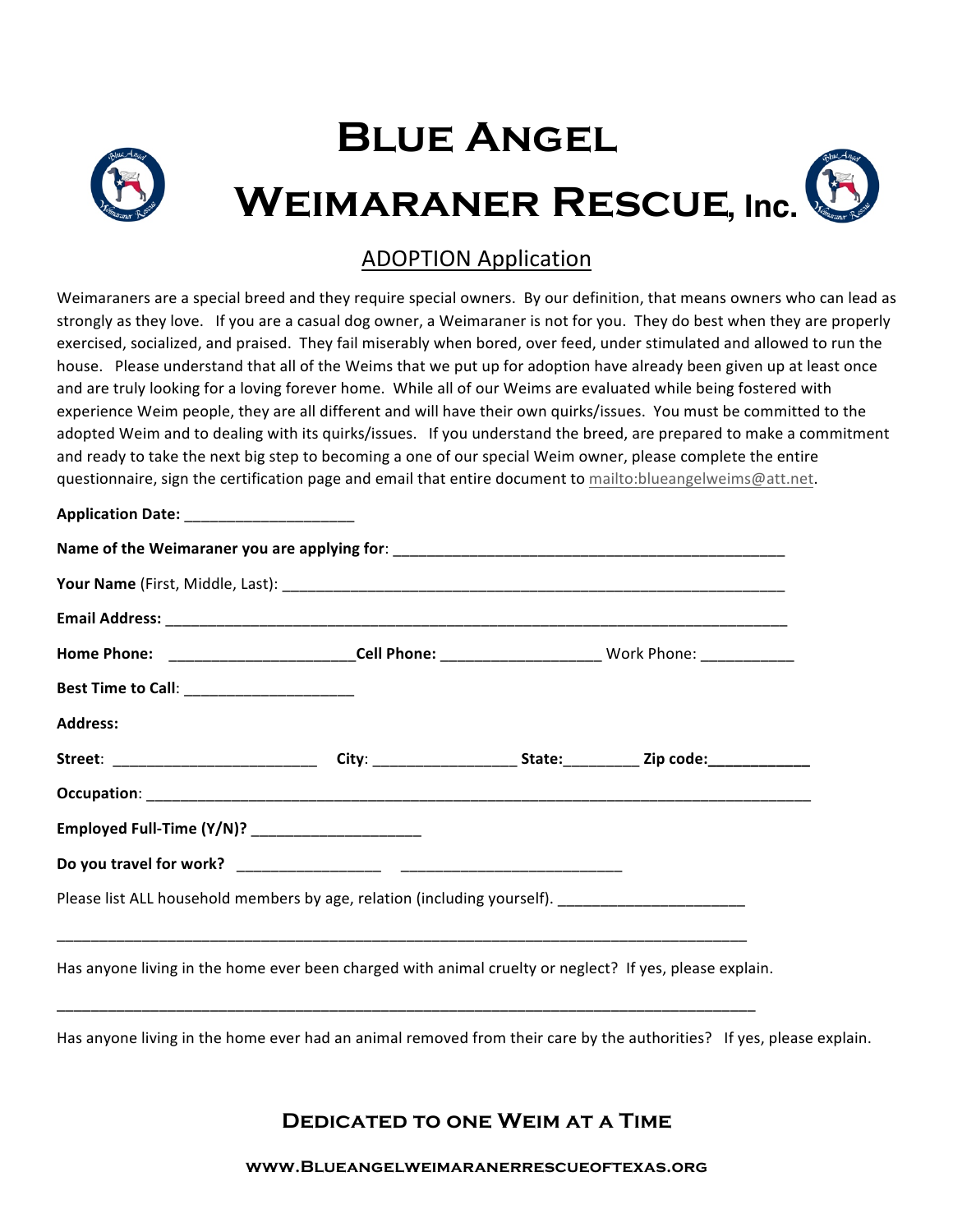

## **Blue Angel**



## **Weimaraner Rescue , Inc.**

Are all members of the household aware that you wish to adopt a Weimaraner? \_\_\_\_\_\_\_\_\_\_\_\_\_\_\_\_\_\_\_\_\_\_\_

Are all members of the household amenable to having a Weimaraner join the household?

Does any household member suffer from pet allergies? (Weimaraners DO in fact shed) \_\_\_\_\_\_\_\_\_\_\_\_\_\_\_\_

List ALL pets you have had in the past ten years. Please include their name, breed, age received, age deceased, and what happened to them. If you gave any pets listed away please explain why. Any current pets will be listed later.

\_\_\_\_\_\_\_\_\_\_\_\_\_\_\_\_\_\_\_\_\_\_\_\_\_\_\_\_\_\_\_\_\_\_\_\_\_\_\_\_\_\_\_\_\_\_\_\_\_\_\_\_\_\_\_\_\_\_\_\_\_\_\_\_\_\_\_\_\_\_\_\_\_\_\_\_\_\_\_\_\_\_\_\_\_\_\_\_\_\_

| What type of home do you live in? (Townhouse, apartment, single family, etc.) ________________________________ |
|----------------------------------------------------------------------------------------------------------------|
|                                                                                                                |
| Would you consider your home: (Extremely Active/ Somewhat Active/Quiet)_____________________________           |
|                                                                                                                |
|                                                                                                                |
|                                                                                                                |
|                                                                                                                |

Please note that many Weimaraners are re-homed because their prior family had young children and young children can get knocked down or hurt while simply playing with a Weim. For this reason, we normally do not adopt young Weimaraners to inexperience people with children under the age of 5.

Are you the owner of your home? \_\_\_\_\_\_\_\_\_\_\_\_\_\_\_\_\_\_\_\_\_\_\_\_\_\_\_\_\_\_\_\_

IF YOU DO NOT OWN YOUR HOME, YOU MUST PROVIDE WRITTEN PERMISSION FROM THE OWNER THAT YOU ARE PERMITTED TO HAVE A LARGE DOG IN YOUR HOME. WHEN OUR INTERVIEWER CALLS THEY WILL ADVISE YOU WHERE YOU CAN MAIL THE WRITTEN PERMISSION.

How much property do you own? (What portion is fenced?) \_\_\_\_\_\_\_\_\_\_\_\_\_\_\_\_\_\_\_\_\_\_\_\_\_\_\_\_\_\_\_\_\_\_\_\_\_\_\_\_\_\_\_\_\_\_

### **Dedicated to one Weim at a Time**

#### **www.Blueangelweimaranerrescueoftexas.org**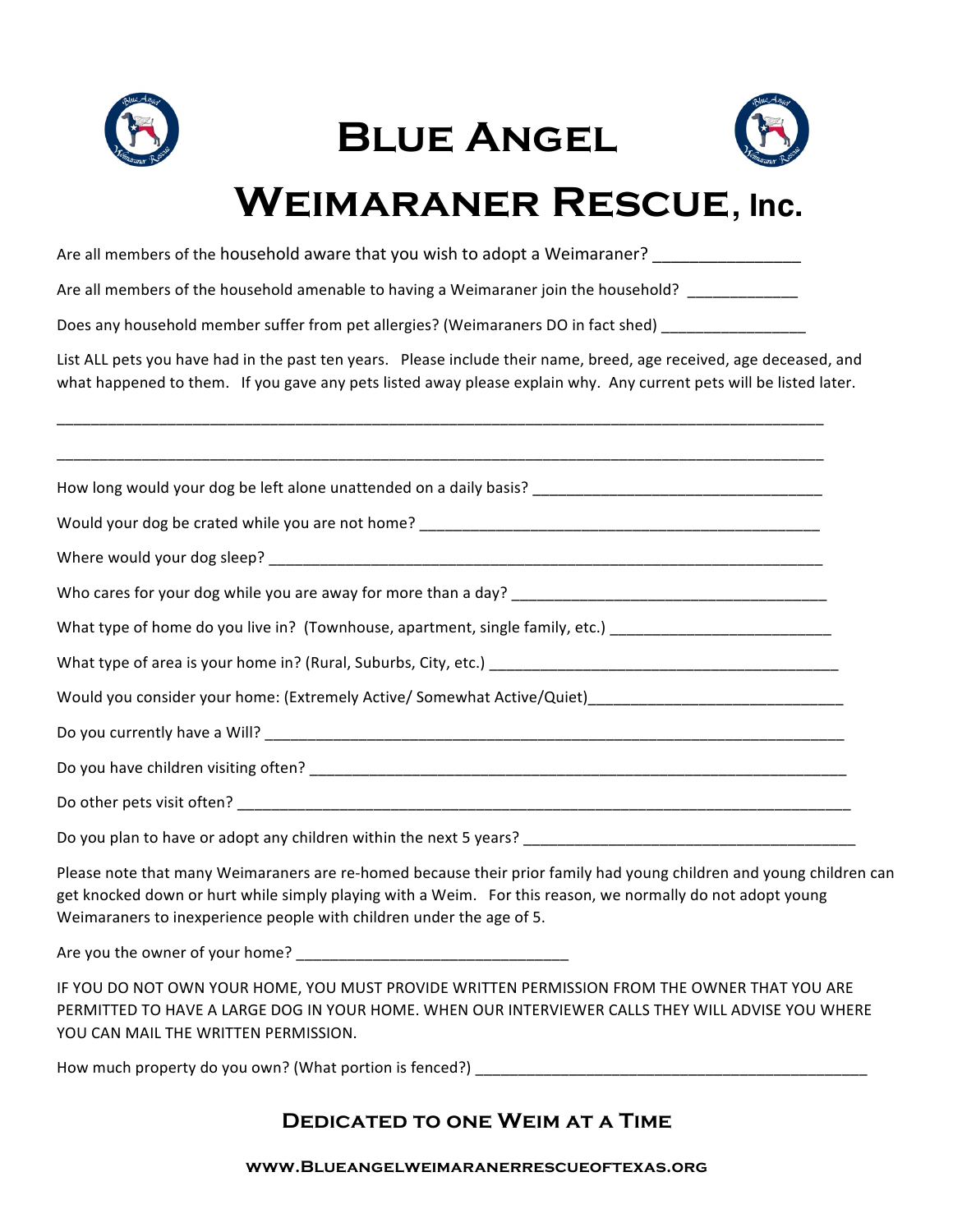

|  | <b>BLUE ANGEL</b> |
|--|-------------------|
|--|-------------------|



## **Weimaraner Rescue , Inc.**

| Do you have a fenced in area where your dog can be off leash and run? ______________________________                             |  |  |  |  |
|----------------------------------------------------------------------------------------------------------------------------------|--|--|--|--|
|                                                                                                                                  |  |  |  |  |
| What types of behavioral problems have you experienced with your previous dogs? ___________________                              |  |  |  |  |
| List ALL pets currently in the home:<br>(Name, breed, age, acquire from, temperament and whether they are good with other dogs.) |  |  |  |  |
|                                                                                                                                  |  |  |  |  |
|                                                                                                                                  |  |  |  |  |
|                                                                                                                                  |  |  |  |  |
|                                                                                                                                  |  |  |  |  |
| Will your new Weimaraner be kept inside or outside? Inside/Outside/Both ____________________________                             |  |  |  |  |
| Are you willing to travel to meet a prospective dog? (If you have a maximum driving distance please list it.)                    |  |  |  |  |
|                                                                                                                                  |  |  |  |  |

Please list your current veterinarian, including contact information. \_\_\_\_\_\_\_\_\_\_\_\_\_\_\_\_\_\_\_\_\_\_\_\_\_\_\_\_\_\_\_\_\_\_

Please list three personal references (non-family and non-household members) who we may contact. Please include name, address, phone #, email address and years known.

\_\_\_\_\_\_\_\_\_\_\_\_\_\_\_\_\_\_\_\_\_\_\_\_\_\_\_\_\_\_\_\_\_\_\_\_\_\_\_\_\_\_\_\_\_\_\_\_\_\_\_\_\_\_\_\_\_\_\_\_\_\_\_\_\_\_\_\_\_\_\_\_\_\_\_\_\_\_\_\_\_\_\_\_\_\_\_\_\_

Additional Comments (Please add any details you want us to know about your household, lifestyle or pet experience, etc.) \_\_\_\_\_\_\_\_\_\_\_\_\_\_\_\_\_\_\_\_\_\_\_\_\_\_\_\_\_\_\_\_\_\_\_\_\_\_\_\_\_\_\_\_\_\_\_\_\_\_\_\_\_\_\_\_\_\_\_\_\_\_\_\_\_\_\_\_\_\_\_\_\_\_\_\_\_\_\_\_\_\_\_\_\_\_\_

\_\_\_\_\_\_\_\_\_\_\_\_\_\_\_\_\_\_\_\_\_\_\_\_\_\_\_\_\_\_\_\_\_\_\_\_\_\_\_\_\_\_\_\_\_\_\_\_\_\_\_\_\_\_\_\_\_\_\_\_\_\_\_\_\_\_\_\_\_\_\_\_\_\_\_\_\_\_\_\_\_\_\_\_\_\_\_\_\_\_\_

### **Dedicated to one Weim at a Time**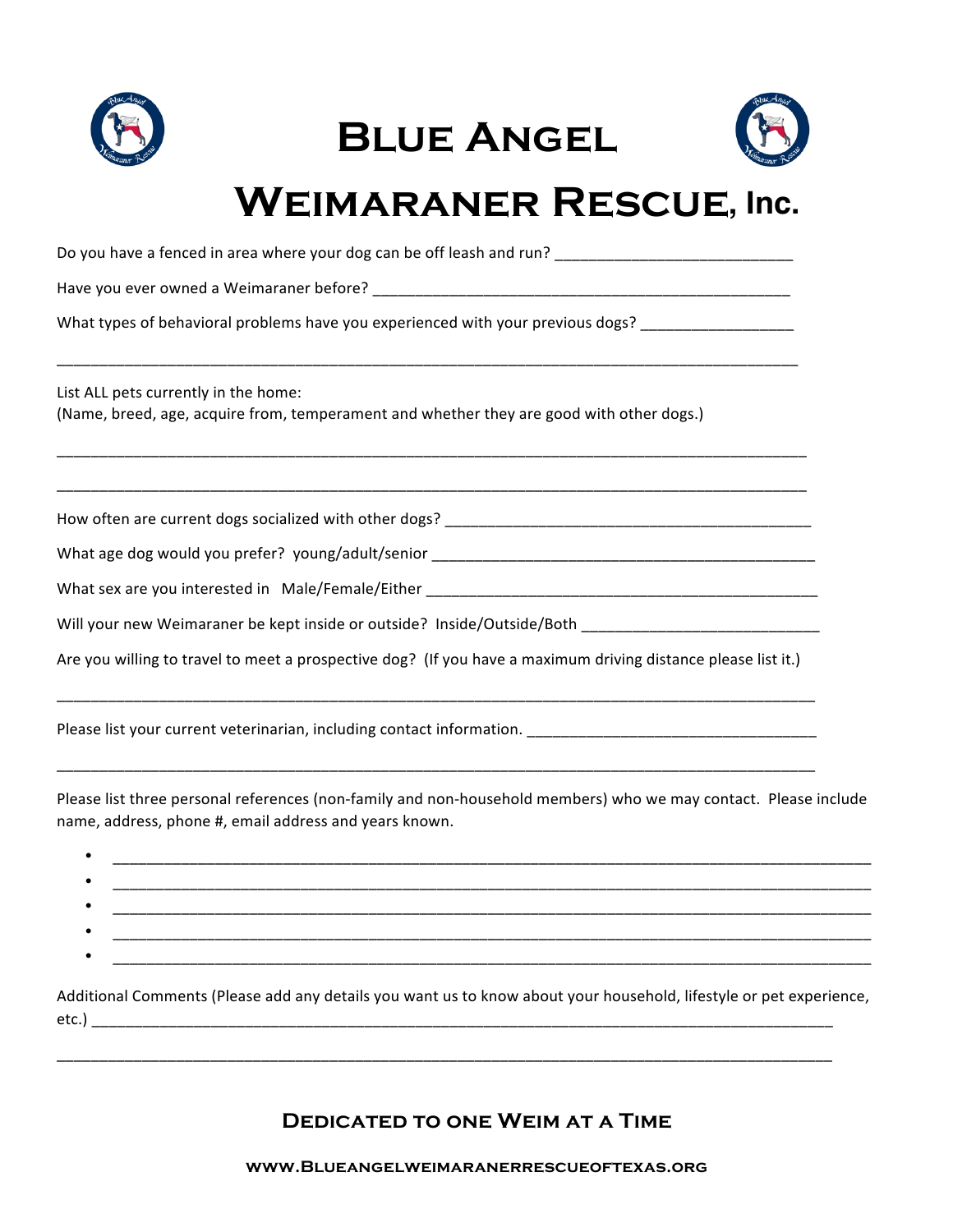





## WEIMARANER RESCUE, Inc.

#### **CERTIFICATION**

#### **PLEASE READ CAREFULLY!**

I understand that any dog I obtain will not be perfect. I promise to give my new dog plenty of time to adjust to its new home and am committed to same. I understand that the adjustment period could be anywhere from one month to six months; sometimes longer. I will be required, and are willing, to spend a lot of time and energy training and exercising my new dog. I will teach my new dog the rules of the home through strong leadership and praise. I will not strike or verbally abuse my new dog if he/she fails to meet my expectations. I will seek professional help to train my new dog if needed. I will not expose my new dog to large numbers of new people, places or other animals until he/she has had the opportunity to become comfortable with his/her new surroundings and family. I will give specific instructions to all new people entering our home as to how to interact with our new dog. I will properly introduce, in a controlled environment, our new dog to any new person entering the house. A Weimaraner is extremely loyal dog and can become extremely protective of their family and domain. They can also change over time and you must constantly work with your new dog to maintain proper behavior. Dogs are animals and therefore unpredictable. I will be careful and patient.

**I** agree with the terms above.

\_\_\_\_\_\_\_\_\_\_\_\_\_\_\_\_\_\_\_\_\_\_\_\_\_\_\_\_\_\_\_\_

**Sign or e-sign**

#### **Adoption Availability & Fees**

Our Weimaraners are never placed on a first come first served basis; we look for the best home to meet each dog's unique needs. If not this Weimaraner, perhaps the next one. Once we have an approved application, we will add your name to our database and contact you when another Weimaraner becomes available. Please contact us if you are no longer looking to adopt a Weimaraner.

### Email : blueangelweims@att.net or

Telephone: 469-844-0425

### **Dedicated to one Weim at a Time**